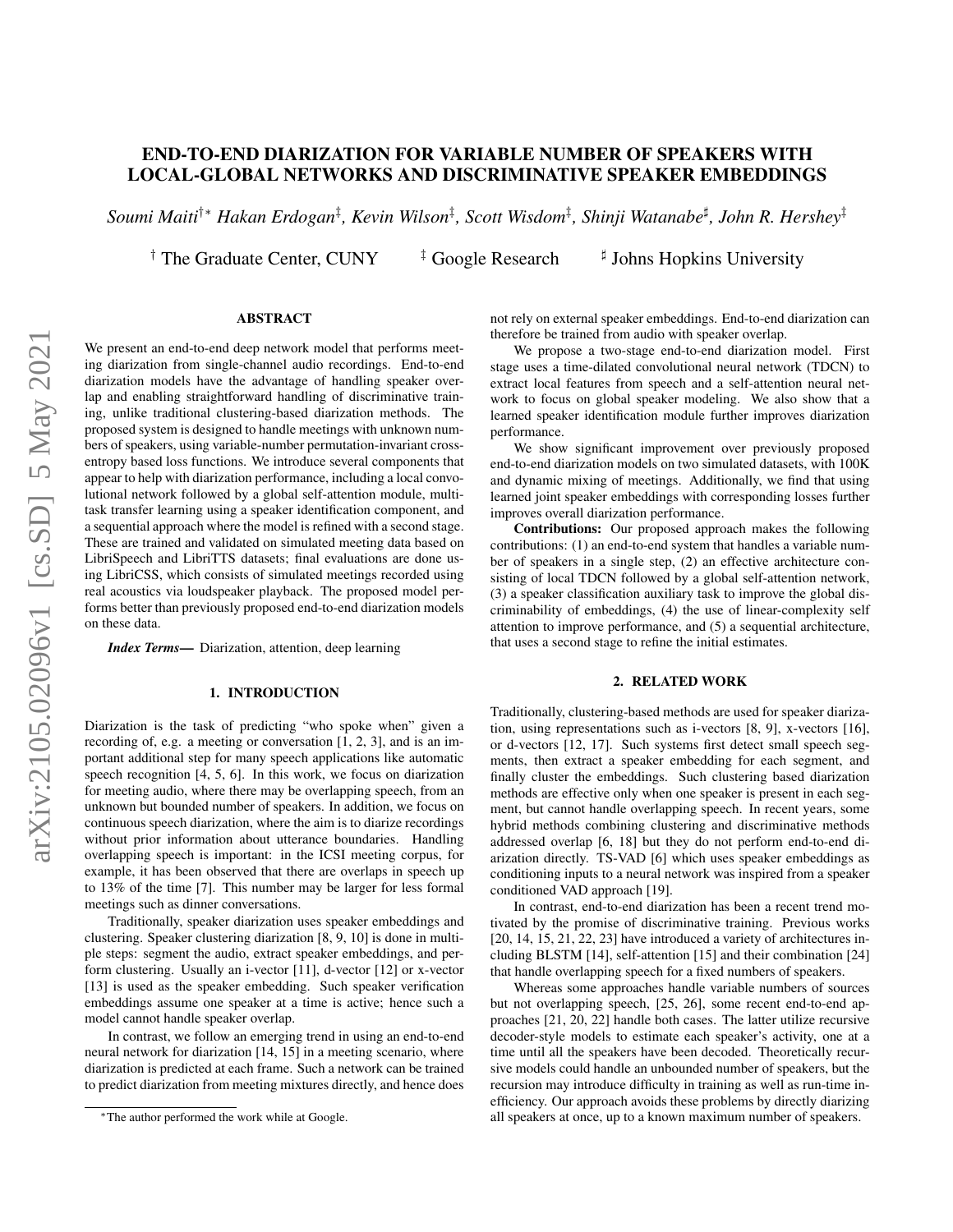#### 3. METHODS

Given an input audio signal  $x$ , a speaker diarization model estimates a binary speaker activity image  $y \in \{0,1\}^{S \times T}$ , with elements  $y_{s,t} = 1$  if speaker s is present at segment t, and  $y_{s,t} = 0$ otherwise.  $S$  is the maximum number of speakers. Note that in the case of overlap,  $\sum_s y_{s,t} > 1$ , and if a speaker s is not present in a meeting, then  $y_{s,t} = 0$ :  $\forall t$ . We generate diarization labels at a fixed rate of 10 acoustic frames per second. End-to-end diarization aims to predict this binary image through diarization probabilities  $\hat{\mathbf{y}} \in [0, 1]^{S \times T}$  within a permutation of speakers.

## 3.1. Proposed method: end-to-end diarization network



Fig. 1. Proposed local-global diarization model, with optional local and speaker losses; the global network can be LSTM or SA.

The proposed diarization model consists of two subnetworks: TDCN (local) and SA (global). Inspired by recent advances using residual convolutional networks in separation [27], we use a stacked TDCN as the first diarization submodule with M dilation layers and 4 repeats with a total of 4M blocks. The local submodule maps input audio x into local embeddings  $\mathbf{e}_t^{(l)} \in \mathbb{R}^D$  for each frame.

Since convolutional networks have a limited receptive field, we use a self-attention module to model global context. Self-attention (SA) blocks used are similar to transformer encoder layers [28]. Each self-attention block consists of multi-head attention layer with  $H$  heads. The output is then fed to two linear layers, where the first layer expands the model dimension  $(D)$  by a factor of 4 with a ReLU activation, and the second layer projects back to the model dimension. Residual connections are used around this block, and layer normalization is applied to the output. Multiple such self-attention blocks are stacked. The global layers map local features  $\mathbf{e}_t^{(l)}$  to global features  $\mathbf{e}_t^{(g)} \in \mathbb{R}^D$ . A linear output layer with a sigmoid activation, called diarization layer in Figure 1, produces all diarization probabilities  $\hat{y}_{s,t} \in [0, 1]$  which are thresholded and post-processed to obtain predicted binary diarization labels. For typical meetings, the sequence length  $T$  can be prohibitively high for self-attention models because their memory and computation complexity have a quadratic dependence on  $T$ . The quadratic complexity of the selfattention module arises from the softmax attention computation. For

linear approximation, we can replace the softmax attention with a linear dot product of kernel feature map  $(\phi)$  of query Q and key K. Given query Q, key K and value V, where  $Q, K, V \in \mathbb{R}^{T \times D}$  the output of the self-attention module can be computed as

$$
O = \text{softmax}\left(\frac{QK^T}{\sqrt{D}}\right)V.
$$
 (1)

Inspired by [29], to avoid such complexity we use a linear approximation of full-attention:

$$
O = \phi(Q)(\phi(K)^T V). \tag{2}
$$

We use the feature map proposed in [29],  $\phi(x) = \text{elu}(x) + 1$ , where the exponential linear unit  $elu(x) = x$  if  $x > 0$ , and  $\alpha(e^x - 1)$ if  $x \leq 0$  [30]. Such approximation allows us to use a large selfattention model with simpler memory requirements.

## 3.2. Permutation Invariant Loss

To allow our end-to-end diarization network to handle permutations between its predictions and the reference labels, as shown in Figure 1, we use a diarization loss which is a permutation-invariant cross entropy loss:

$$
L_{\text{diar}}(\mathbf{\hat{y}}, \mathbf{y}) = \min_{\pi \in \Pi} \sum_{s=1}^{S} \sum_{t} \text{BCE}(\hat{y}_{\pi(s),t}, y_{s,t}), \tag{3}
$$

$$
BCE(\hat{y}, y) = -[y \log(\hat{y}) + (1 - y) \log(1 - \hat{y})], \quad (4)
$$

where  $\pi(s)$  is the permuted index, and  $\Pi$  is the set of permutations of S items. For some models, we use a *local diarization loss* on top of the embeddings  $e^{(l)}$  obtained from an initial convolutional network. This local loss has the same form as the final diarization loss (3), where the only difference is that it uses local embeddings  $e^{(l)}$  as input, which are processed by a separate diarization layer to obtain a locally estimated diarization probability image.

#### 3.3. Speaker module

Though speaker identification is not required for the task of diarization, the neural network has to discriminate between speakers in the meeting. The network at training time sees a limited amount of meeting audio and so the embeddings may only be trained to contrast with speakers in the local region. Adding a speaker identification loss may encourage embeddings to be globally discriminable. To this end, we propose to train an auxiliary speaker module jointly with the diarization network. The speaker loss minimizes frame-wise speaker identification from a global set of speakers in the training set. We propose two alternative versions of the speaker module, one producing a joint speaker embedding and another producing multiple individual speaker embeddings per frame.

In the joint speaker embedding, for each frame we identify active speakers in that frame. The speaker module predicts a speaker label vector,  $\mathbf{u}_t \in \mathbb{R}^C$ , where C is the number of speakers in the training set, and  $u_{i,t} = 1$  if speaker i is active in frame t and  $u_{i,t} = 0$ otherwise. Note that, speaker overlap is indicated by multiple 1's in the joint speaker label vector at a frame. The speaker network probability output  $\hat{u}_{i,t}$  is generated by passing speaker embedding  $e_t^{(u)} \in \mathbb{R}^D$  through a speaker classifier layer as shown in Figure 1. The speaker classifier consists of a linear layer with a sigmoid activation, and is trained with binary cross-entropy as:

$$
L_{\text{jointspk}} = \sum_{t} \sum_{i} \text{BCE}(\hat{u}_{i,t}, u_{i,t}). \tag{5}
$$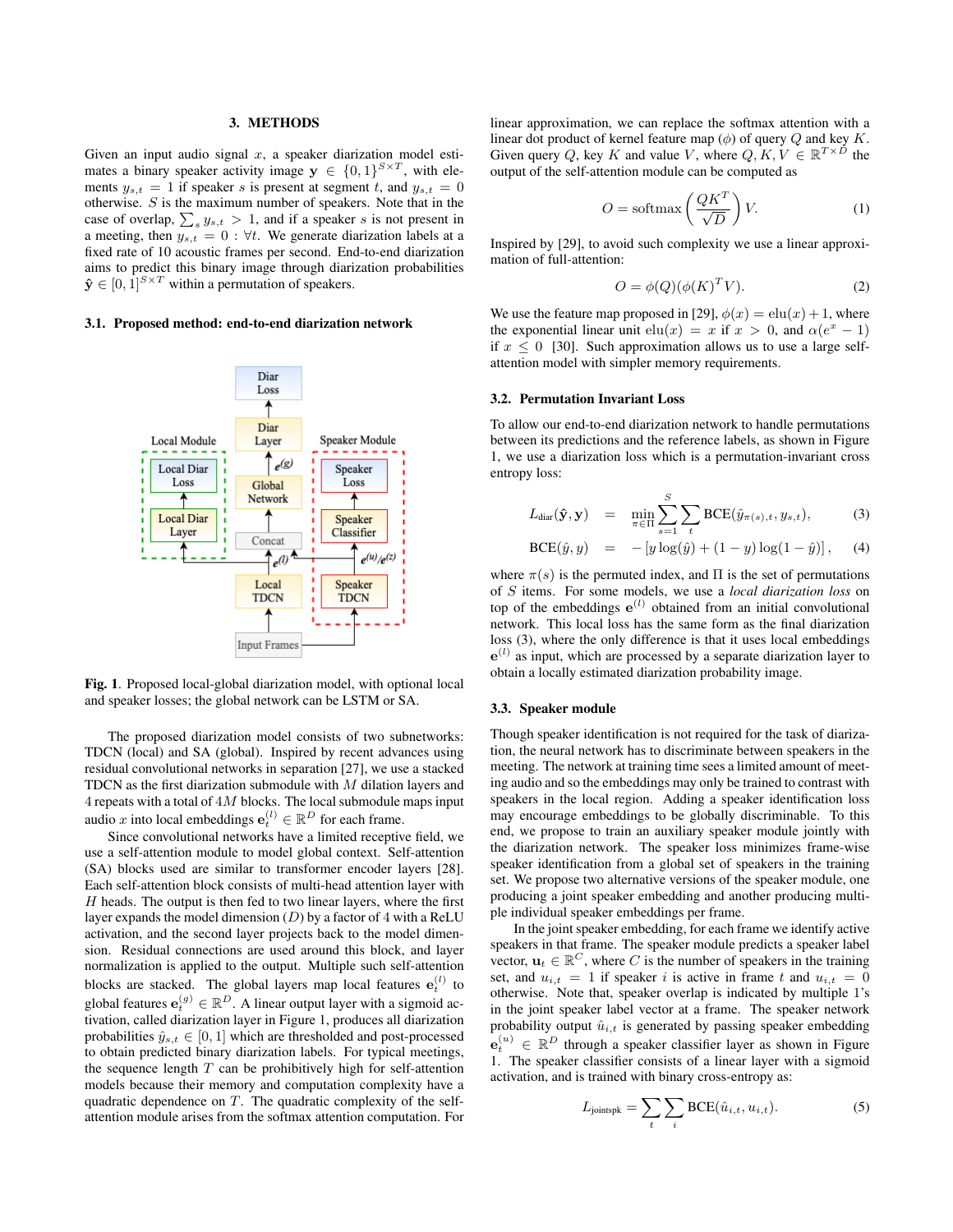For individual speaker embeddings, we assign a label to each individual speaker at each frame. The speaker label is  $\mathbf{z}_t \in [C+1]^S$ , where  $S$  is the maximum possible number of speakers in a meeting and  $[C + 1]$  indicates the set of all integers from 0 to C. We assign each speaker in a meeting a speaker slot from S such slots. At frame  $t$ , for each speaker  $i$  with allotted slot  $s$ , if speaker  $i$  is speaking at frame  $t$ , i is assigned and if the speaker is not speaking at  $t$ , a dummy speaker id (zero) is assigned. Each label vector is formed as  $z_{s,t} = i$ if output slot s is active and assigned to i at frame t and  $z_{s,t} = 0$ otherwise. This model outputs S small embeddings  $e_{s,t}^{(z)} \in R^{\frac{D}{S}}$ for each frame t from which we derive output probabilities  $\hat{z}_{i,s,t}$  $[0, 1]$  through S different linear mappings and softmax operations (speaker classifier layer), where  $i$  is a training speaker index.  $l_2$ normalization is applied on  $e_{s,t}^{(z)}$ . We let the model decide on the order of speakers predicted and train with a permutation-invariant softmax cross entropy speaker identification loss:

$$
L_{\text{indspk}} = \min_{\pi \in \Pi} \sum_{s,t,i} \delta(z_{s,t}, i) \log(\hat{z}_{i,\pi(s),t}). \tag{6}
$$

The speaker module takes the same input as the diarization network. We use a TDCN network to generate embedding  $e^{(z)}$  or  $e^{(u)}$ , concatenate with local network embedding  $e^{(l)}$ , and feed the result to the self-attention module. For individual speaker embeddings, we concatenate S embeddings  $e_s^{(z)}$  into  $e^{(z)}$  before *l*<sub>2</sub>-normalization. For individual speaker embeddings, we make sure the model generates same speaker permutation for diarization and speaker losses. We also experiment with directly applying the joint speaker loss on local embedding  $e^{(l)}$  instead of extracting speaker embeddings.

# 3.4. Sequential model

We also experimented with a sequential diarization model, where we feed the outputs from a first diarization model into a second one along with the input signal. Diarization probabilities from a first round of output are concatenated with the features calculated from the input signal and used in the second network. This enables the second network to focus on parts where the first network does not get right. We use all the losses in the first and second networks. This sequential application of networks is shown to improve the results.

#### 4. EXPERIMENTS

#### 4.1. Simulated meeting data

We train end-to-end diarization models with simulated meeting-style audio mixtures. We prepare two separate training and test sets with varying overlap. LibriMeet-100K uses utterances from LibriSpeech dataset to create 100,000 120 second meetings with maximum 8 speakers and an overlap ratio between 20% and 50%. LibriMeet-Dyn uses utterances from LibriTTS and forms on-the-fly meetings of length 90 seconds involving maximum 8 speakers and with overlaps between 0% and 40%. LibriMeet-Dyn has infinite training data and uses on-the-fly mixing which makes it more powerful. Meeting dynamics to generate the meetings are borrowed from LibriCSS [5] where we draw a random overlap target for each meeting but there are constraints such as no overlapping utterances from the same speaker, and at a given time instant, there can at most be two active speakers.

Input features are 64-dimensional log-mel spectrograms with 40 ms window and 10 ms hop. We concatenate 21 neighboring feature vectors and downsample the result result to a rate of 10 Hz (hop size of 100 ms), which are the input features to the model.

Table 1. Simulated meeting experiments.

|                      | $DER(\%)$                    |      |  |  |
|----------------------|------------------------------|------|--|--|
| Model                | LibriMeet-100K LibriMeet-Dyn |      |  |  |
| <b>BLSTM</b>         | 39.3                         | 40.0 |  |  |
| <b>TDCN-BLSTM</b>    | 27.8                         | 22.1 |  |  |
| SA.                  | 24.9                         | 29.8 |  |  |
| <b>TDCN</b>          | 22.1                         | 12.5 |  |  |
| <b>TDCN-SA</b>       | 21.4                         | 11.5 |  |  |
| TDCN-SA + local loss | 16.3                         | 9.4  |  |  |

#### 4.2. Simulated meeting experiments

We train two baseline end-to-end diarization models, BLSTM and SA. BLSTM was configured with 2 layers and 512 units in each layer. For SA, we use  $H = 8, D = 512$  and 6 such layers. We train a local TDCN model, with 32 layers and  $M = 8$ . Our local-global model, has TDCN followed by SA with same architecture as baseline. We also train a TDCN-BLSTM model, where BLSTM is used as global model to compare effectiveness of SA with BLSTM. All models are trained with Adam optimizer with learning rate of  $10.0^{-4}$ and with batch size 3. For sequential model, we use smaller network TDCN and SA, TDCN-small has 24 layers and  $M = 6, D = 256$ , SA-small has 4 layers and  $H = 8$ . We also use a large SA model, SA-Large with  $H = 8, D = 512$  and 10 layers. We train our models with meetings where each one is about 90 − 120 seconds long. All models were trained with same input and same computation time. All models except BLSTM were trained for 800K iterations, since BLSTM training speed is slower it was trained for  $200K$ . We evaluate the systems with diarization error rate (DER) [31].

Results are reported in Table 1. For LibriMeet-100K trained models, we observe SA has lower DER than BLSTM. This is a similar finding as previous papers [15]. We also observe that TDCN only model achieves lower DER than SA. Moreover TDCN-SA model achieves lower DER than TDCN, especially adding diarization loss on both TDCN and SA embeddings, we observe lower DER. We also observe that BLSTM as a global model with TDCN is worse than TDCN. This is probably because the the TDCN-BLSTM model training speed was slower due to BLSTM and the TDCN model may have been under-trained due to slower speed.

When training with LibriMeet-Dyn, we observe that dynamically mixed meetings achieves lower DER. We observe a similar pattern to LibriMeet-100K training, where TDCN-SA with local loss performs best and achieves a DER of 9. Note that the test sets here are not the same, each training set comes with its own test set, so the DER numbers are not directly comparable between two columns, but the model performances are similar across two training/test setups.

#### 4.3. Experiments with speaker loss

Next we add a separate speaker loss module and train it jointly with the diarization network for the best performing model, TDCN-SA+local, from Table 1. We test using the individual speaker loss, and joint speaker loss on eval sets of LibriMeet-100K and LibriMeet-Dyn. Results are in Table 2. Using the speaker loss directly on local embeddings (second row of Table 2) slightly improves DER for LibriMeet-Dyn, but worsens DER for LibriMeet-100K. Individual speaker loss improves DER by 2.2%, and joint speaker loss improves DER by 2.5%. DER on LibriMeet-Dyn improves by about 1.3% for both loss types.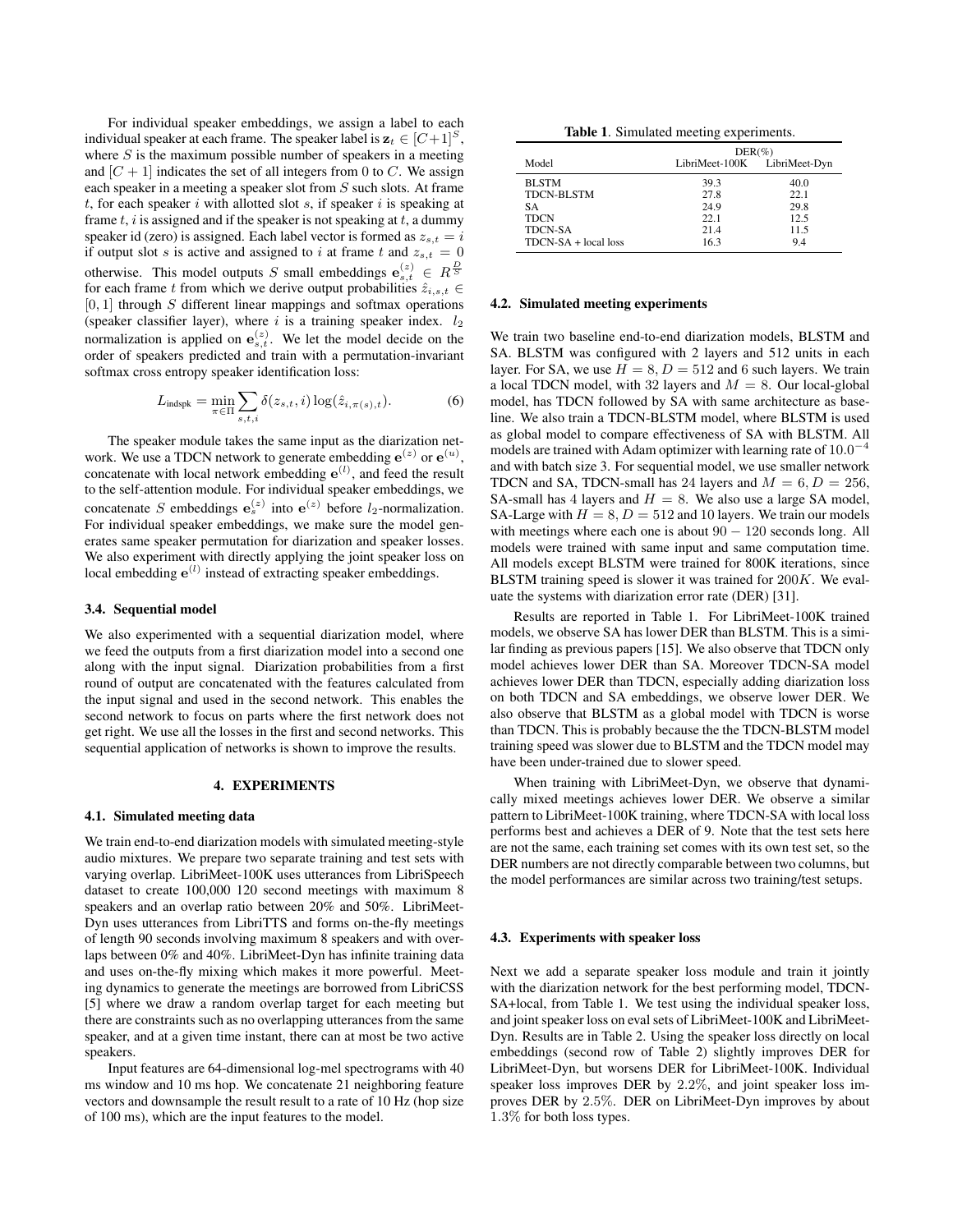Table 2. Adding speaker losses to TDCN-SA model + local loss.

| Speaker            |                          | <b>DER</b>     |               |  |  |  |
|--------------------|--------------------------|----------------|---------------|--|--|--|
| Embedding          | Loss                     | LibriMeet-100K | LibriMeet-Dyn |  |  |  |
|                    |                          | 16.3           | 9.4           |  |  |  |
| Local $(e^{(l)})$  | $L_{\text{jointspk}}(5)$ | 18.1           | 9.3           |  |  |  |
| Joint $(e^{(u)})$  | $L_{\text{jointspk}}(5)$ | 13.8           | 8.1           |  |  |  |
| Indiv. $(e^{(z)})$ | $L_{\text{indspk}}(6)$   | 14.1           | 8.1           |  |  |  |

|  |  |  |  | Table 3. Full vs linear attention. TDCN-SA use local + speaker loss. |  |  |  |  |  |
|--|--|--|--|----------------------------------------------------------------------|--|--|--|--|--|
|--|--|--|--|----------------------------------------------------------------------|--|--|--|--|--|

|                |           | <b>DER</b>     |               |  |  |  |
|----------------|-----------|----------------|---------------|--|--|--|
| Model          | Attention | LibriMeet-100K | LibriMeet-Dyn |  |  |  |
| SА             | Full      | 25.3           | 30.0          |  |  |  |
| SA             | Linear    | 25.4           | 29.6          |  |  |  |
| SA-Large       | Linear    | 23.8           | 27.6          |  |  |  |
| <b>TDCN-SA</b> | Full      | 13.8           | 8.1           |  |  |  |
| TDCN-SA-Large  | Linear    | 117            | 6.2           |  |  |  |

# 4.4. Linear attention and sequential model experiments

Since we train using longer audio clips, (few minutes of audio), we often observe limitation in using a large self-attention model. Using linear approximation of self-attention allows us to use a larger SA model with similar memory requirements of a smaller full-attention SA model. We report results of linear vs full attention using SA and TDCN-SA models in Table 3. We observe, SA-Full and SA-Linear achieves similar DER given enough training time, for LibriMeet-100K about 25% and LibriMeet-Dyn around 30%. SA-Large-linear attention achieves lower DER than SA. When using TDCN and SA together, we observe TDCN-SA-Large-Linear achieves lowest DER in both datasets, about 6% in LibriMeet-Dyn and 12% in LibriMeet-100K. This denotes that using larger self-attention model helps in diarization and for training a long context diarization model, linear approximation of self-attention is useful. The decomposition of DER in terms of missed speech, false acceptance and speaker confusion is as follows. The TDCN-SA-Large+local+speaker model yields 1.6, 1.8, and 8.3 when trained on LibriMeet-100K, and 1.3, 1.7, and 3.2 when trained on LibriMeet-Dyn.

Table 4 shows results with a sequential model versus a single step model. The sequential model improves DER by  $\approx 1\%$  absolute.

## 4.5. Experiments on LibriCSS

LibriCSS is a dataset of meeting-like data recorded in a conference room with far-field microphones where speech utterances are played from loudspeakers placed in the room [5]. The order of utterances and overlap amounts are decided using a meeting simulation tool similar to the one we used for our training data. The meetings in this test set are 10 minutes long and always contain 8 speakers. We also have access to the clean sources that were played from the loudspeakers, so in addition to the LibriCSS re-recorded data, we also consider anechoic and artificially reverberated versions, and evaluate the performance of our diarization models on them. The results are presented in Table 5.

We report the results with the best performing model, a sequential two step model with TDCN-SA-Large and linear attention trained with LibriMeet-Dyn data. We used a threshold of 0.7 and a median filter of length 31 frames to post-process the output diarization probabilities to obtain the diarization labels. This setup was better than using a threshold of 0.5 and no median filter.

The best result is obtained on artificially reverberated version which shows that the diarization model relies considerably on the reverb structure to determine the diarization output. Since we use single channel data, the information coming from the reverb is the

Table 4. Comparison of sequential model vs single-step model.

| Model               | Dataset        | DER  |
|---------------------|----------------|------|
| <b>TDCN-SA</b>      | LibriMeet-100K | 11.7 |
| TDCN-SA(Sequential) | LibriMeet-100K | 11.0 |
| <b>TDCN-SA</b>      | LibriMeet-Dyn  | 6.2  |
| TDCN-SA(Sequential) | LibriMeet-Dyn  | 5.3  |

| <b>Table 5.</b> DER on various forms of LibriCSS test data. |  |  |  |
|-------------------------------------------------------------|--|--|--|
|-------------------------------------------------------------|--|--|--|

| Test data | Training data                                                                                                                                               | $_{0L}$ | 0S | 10 | 20 | 30 | 40   | avg                  |
|-----------|-------------------------------------------------------------------------------------------------------------------------------------------------------------|---------|----|----|----|----|------|----------------------|
| anechoic  | LibriMeet-Dyn 16.4 12.5 15.8 17.1 16.8 20.0<br>reverberated LibriMeet-Dyn 8.4 11.9 10.3 12.4 11.5<br>re-recorded LibriMeet-Dyn 12.4 15.9 9.6 11.8 17.1 14.0 |         |    |    |    |    | 10.8 | 16.4<br>10.9<br>13.5 |

consistent RIR filter used for a speaker over the duration of the meeting which seems important to get better results. We conjecture that due to this reliance as well as due to mismatch with the training data which is always reverberated, the dry/anechoic mixture gets the worst performance among the three conditions. The performance was not significantly varying with overlap ratio as long as the training data included examples covering the range of overlap ratios appearing in the test set.

#### 4.6. Variable number of speakers

To test the diarization model's performance for a variable number of speakers, we trained the TDCN-SA+local+speaker model on 100K, 90 second meetings with 1 to 8 speakers. The 1-8 speaker test set uses LibriSpeech test data, and the observed DER on this test set is 19%. Figure 2 shows a confusion matrix for estimated speaker count from the diarization prediction. Note that, for lower numbers of speakers  $(< 5)$ , the model predicts speaker count more accurately.

|   | 1              | 2              | 3              | True speaker count | 5        | 6        |                | 8              |  |
|---|----------------|----------------|----------------|--------------------|----------|----------|----------------|----------------|--|
| 1 | 5              | $\overline{2}$ |                | n                  | $\Omega$ | $\Omega$ | Ω              | 0              |  |
|   | $\overline{0}$ | 34             | 6              | $\mathbf{1}$       | $\Omega$ | $\Omega$ | $\mathbf{0}$   | $\overline{0}$ |  |
|   | $\overline{0}$ | 10             | 30             | $\overline{A}$     | $\Omega$ | $\Omega$ | $\mathbf 0$    | 0              |  |
|   | $\mathbf 0$    | $\overline{1}$ | 8              | 12                 | 3        | 1        | $\Omega$       | $\Omega$       |  |
|   | $\Omega$       | 0              | $\overline{1}$ | $\overline{c}$     | 10       | 3        | $\mathbf 0$    | 0              |  |
|   | $\Omega$       | 0              | n              | $\overline{A}$     | 5        | 10       | $\overline{1}$ | $\overline{0}$ |  |
|   | $\Omega$       | O              | O              | $\overline{2}$     | 3        | 4        | $\overline{4}$ | 0              |  |
| 8 | O              | O              |                | 0                  | 7        | 8        | 5              | 0              |  |

Fig. 2. Confusion matrix with variable number of speakers.

# 5. CONCLUSION

We introduced an end-to-end diarization model that performs meeting diarization in a single inference step and improves upon previous proposals by incorporating a local loss and a speaker detection module, a local-global network, and using a sequential iteration. The model is shown to work well on simulated meeting data as well as the LibriCSS dataset which contains real acoustic mixing. Future work involves improving the robustness and generalization of the model and testing on more realistic meeting data.

Acknowledgements: Thanks to Zhuo Chen and Yi Luo for preparing the tools to generate LibriMeet-100K format training and test data and Quan Wang for valuable discussions. A part of this work was started at JSALT 2020 at JHU, with support from Microsoft, Amazon and Google.